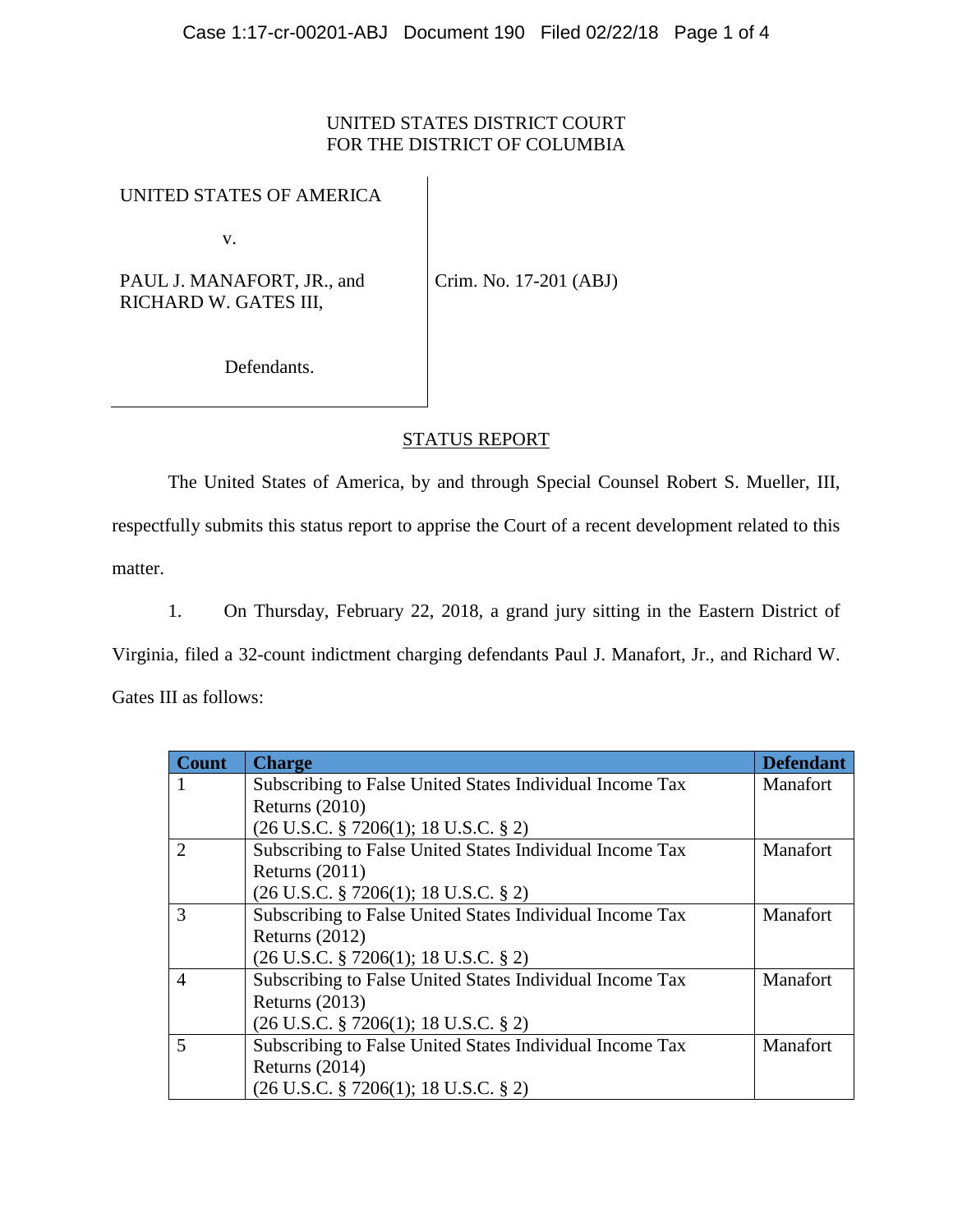| <b>Count</b> | <b>Charge</b>                                                       | <b>Defendant</b> |
|--------------|---------------------------------------------------------------------|------------------|
| 6            | Assisting in the Preparation of False United States Individual      | Gates            |
|              | Income                                                              |                  |
|              | $(2010)$ $(26$ U.S.C. § 7206(2))                                    |                  |
| 7            | Assisting in the Preparation of False United States Individual      | Gates            |
|              | Income                                                              |                  |
|              | $(2011)$ $(26$ U.S.C. § 7206(2))                                    |                  |
| 8            | Assisting in the Preparation of False United States Individual      | Gates            |
|              | Income                                                              |                  |
|              | $(2012)$ $(26$ U.S.C. § 7206(2))                                    |                  |
| 9            | Assisting in the Preparation of False United States Individual      | Gates            |
|              | Income                                                              |                  |
|              | $(2013)$ $(26$ U.S.C. § 7206(2))                                    |                  |
| 10           | Assisting in the Preparation of False United States Individual      | Gates            |
|              | Income                                                              |                  |
|              | $(2014)$ $(26$ U.S.C. § 7206(2))                                    |                  |
| 11           | Failure To File Reports Of Foreign Bank And Financial Accounts      | Manafort         |
|              | (2011)                                                              |                  |
|              | $(31$ U.S.C. §§ 5314 and 5322(a); 18 U.S.C. § 2)                    |                  |
| 12           | Failure To File Reports Of Foreign Bank And Financial Accounts      | Manafort         |
|              | (2012)                                                              |                  |
|              | $(31 \text{ U.S.C. }$ §§ 5314 and 5322(a); 18 U.S.C. § 2)           |                  |
| 13           | Failure To File Reports Of Foreign Bank And Financial Accounts      | Manafort         |
|              | (2013)<br>$(31 \text{ U.S.C. }$ §§ 5314 and 5322(a); 18 U.S.C. § 2) |                  |
| 14           | Failure To File Reports Of Foreign Bank And Financial Accounts      | Manafort         |
|              | (2014)                                                              |                  |
|              | (31 U.S.C. §§ 5314 and 5322(a); 18 U.S.C. § 2)                      |                  |
| 15           | Subscribing to False United States Individual Income Tax            | Gates            |
|              | Returns                                                             |                  |
|              | (2010)                                                              |                  |
|              | $(26 \text{ U.S.C. } § 7206(1); 18 \text{ U.S.C. } § 2)$            |                  |
| 16           | Subscribing to False United States Individual Income Tax            | Gates            |
|              | Returns                                                             |                  |
|              | (2011)                                                              |                  |
|              | $(26 \text{ U.S.C. } § 7206(1); 18 \text{ U.S.C. } § 2)$            |                  |
| 17           | Subscribing to False United States Individual Income Tax            | Gates            |
|              | Returns                                                             |                  |
|              | (2012)                                                              |                  |
|              | $(26 \text{ U.S.C. } § 7206(1); 18 \text{ U.S.C. } § 2)$            |                  |
| 18           | Subscribing to False United States Individual Income Tax            | Gates            |
|              | Returns                                                             |                  |
|              | (2013)                                                              |                  |
|              | $(26 \text{ U.S.C. } § 7206(1); 18 \text{ U.S.C. } § 2)$            |                  |
| 19           | Subscribing to False United States Individual Income Tax            | Gates            |
|              | Returns                                                             |                  |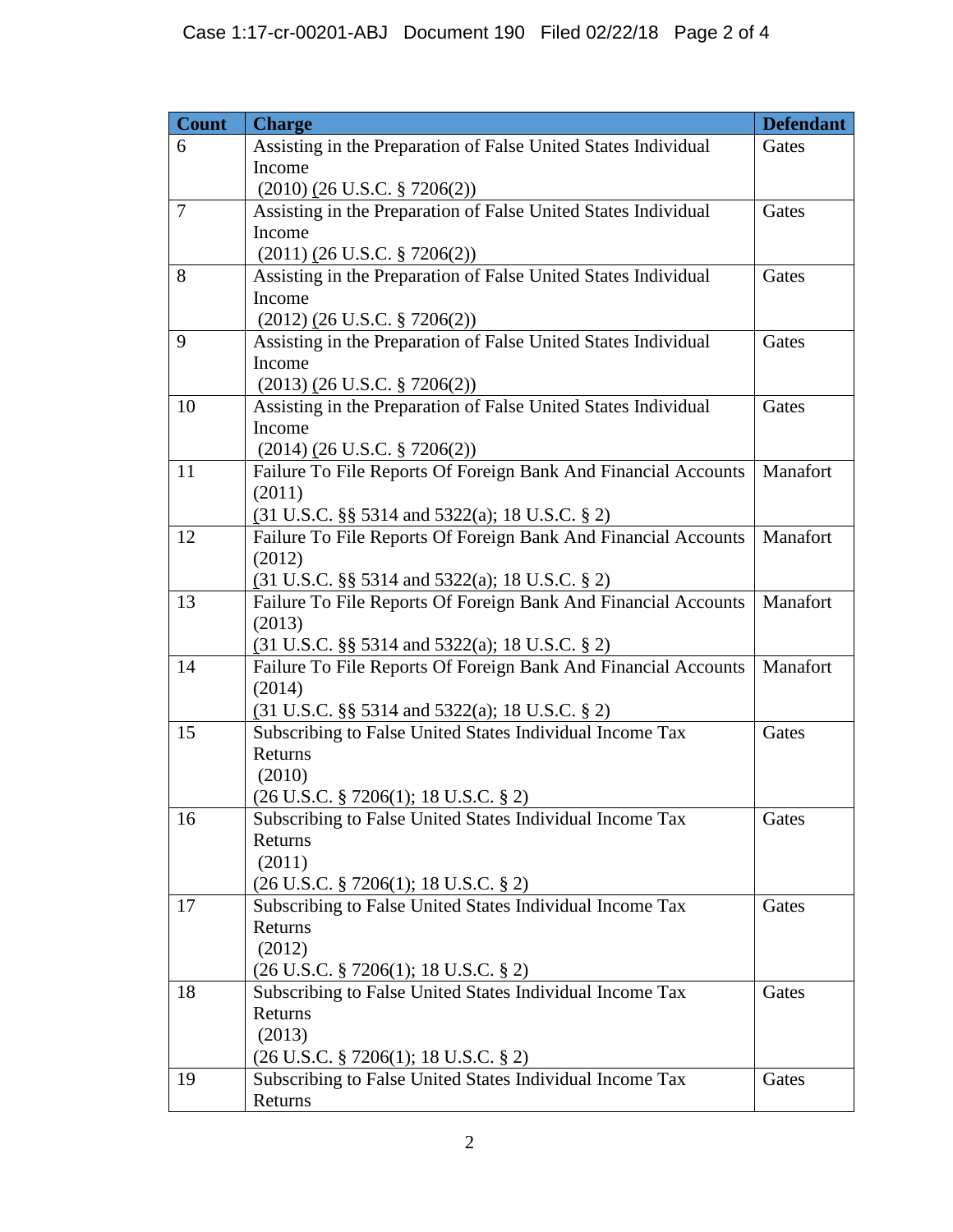| <b>Count</b> | <b>Charge</b>                                                  | <b>Defendant</b> |
|--------------|----------------------------------------------------------------|------------------|
|              | (2014)                                                         |                  |
|              | (26 U.S.C. § 7206(1); 18 U.S.C. § 2)                           |                  |
| 20           | Subscribing to a False Amended United States Individual Income | Gates            |
|              | Tax Return (2013)                                              |                  |
|              | (26 U.S.C. § 7206(1); 18 U.S.C. § 2)                           |                  |
| 21           | Failure To File Reports Of Foreign Bank And Financial Accounts | Gates            |
|              | (2011)                                                         |                  |
|              | $(31 \text{ U.S.C. }$ §§ 5314 and 5322(a); 18 U.S.C. § 2)      |                  |
| 22           | Failure To File Reports Of Foreign Bank And Financial Accounts | Gates            |
|              | (2012)                                                         |                  |
|              | (31 U.S.C. §§ 5314 and 5322(a); 18 U.S.C. § 2)                 |                  |
| 23           | Failure To File Reports Of Foreign Bank And Financial Accounts | Gates            |
|              | (2013)                                                         |                  |
|              | $(31 \text{ U.S.C. }$ §§ 5314 and 5322(a); 18 U.S.C. § 2)      |                  |
| 24           | Bank Fraud Conspiracy (Lender B/\$3.4 million loan)            | Manafort         |
|              | $(18$ U.S.C. § 1349)                                           | Gates            |
| 25           | Bank Fraud (Lender B/\$3.4 million loan)                       | Manafort         |
|              | $(18$ U.S.C. §§ 1344, 2)                                       | Gates            |
| 26           | Bank Fraud Conspiracy (Lender C / \$1 million loan)            | Manafort         |
|              | $(18$ U.S.C. $\S$ 1349)                                        | Gates            |
| 27           | Bank Fraud (Lender C / \$1 million loan)                       | Manafort         |
|              | $(18$ U.S.C. § 1344, 2)                                        | Gates            |
| 28           | Bank Fraud Conspiracy (Lender B / \$5.5 million loan)          | Manafort         |
|              | $(18$ U.S.C. § 1349)                                           | Gates            |
| 29           | Bank Fraud Conspiracy (Lender D / \$9.5 million loan           | Manafort         |
|              | (18 U.S.C. § 1349)                                             | Gates            |
| 30           | Bank Fraud (Lender D / \$9.5 million loan)                     | Manafort         |
|              | $(18$ U.S.C. §§ 1344, 2)                                       | Gates            |
| 31           | Bank Fraud Conspiracy (Lender D / \$6.5 million loan)          | Manafort         |
|              | $(18$ U.S.C. § 1349)                                           | Gates            |
| 32           | Bank Fraud (Lender D / \$6.5 million loan)                     | Manafort         |
|              | $(18$ U.S.C. §§ 1344, 2)                                       | Gates            |

2. A copy of the indictment returned in the Eastern District of Virginia is attached (redacted to omit the signature of the foreperson).

3. The Special Counsel's Office proceeded before the Grand Jury in the Eastern District of Virginia because, based on our current evidence, venue for these charges does not exist in the District of Columbia. Prior to instituting this criminal action, the Special Counsel's Office met with defense counsel to go over the proof underlying the bank fraud charges (the tax charges